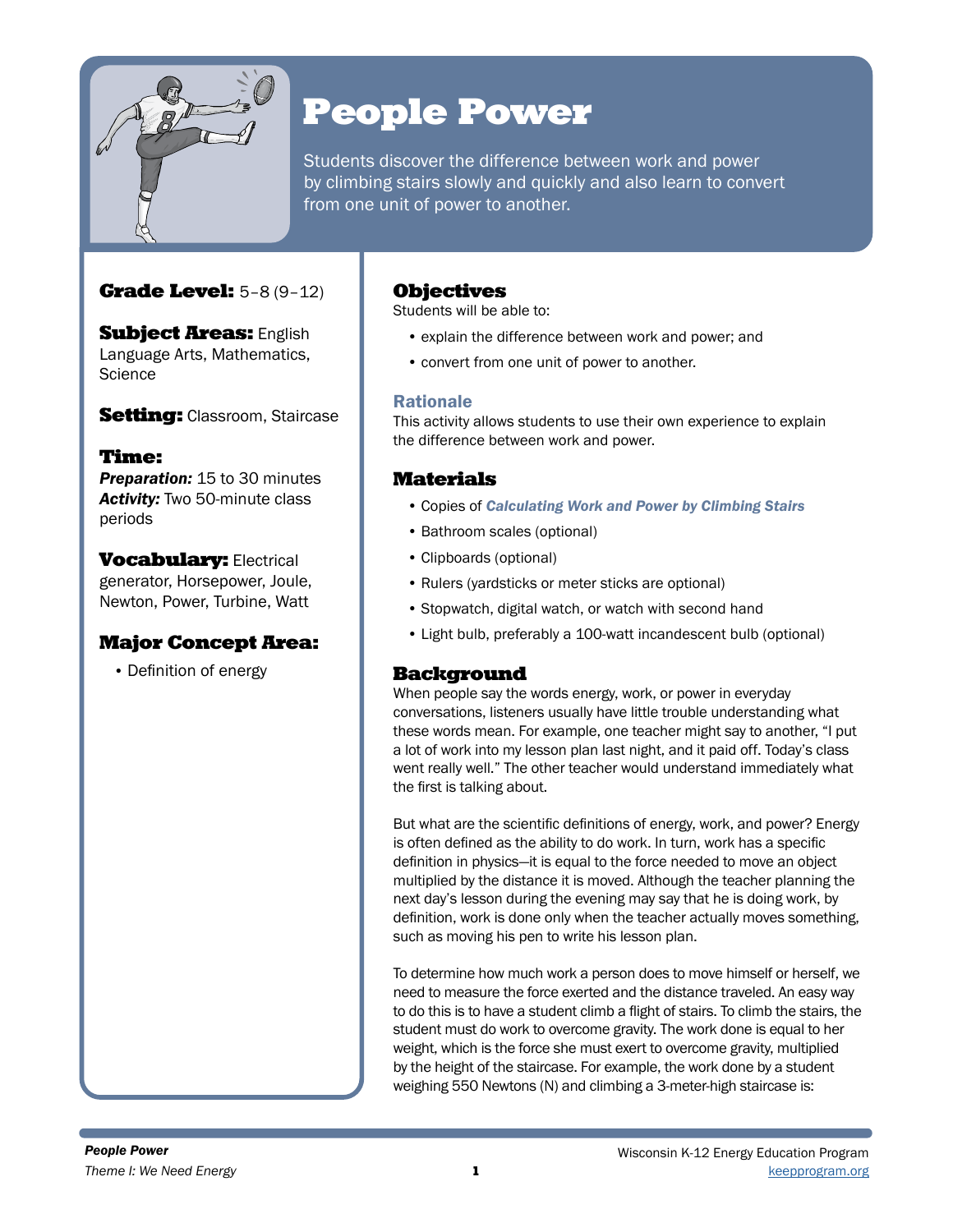Work = Force x Distance

- = student's weight x height of staircase
- = 550 Newtons x 3 meters
- $= 1,650$  joules

NOTE: The Newton is the metric unit for weight, which is an object's mass (kg) times the acceleration due to gravity (9.8 m/s2. 550 Newtons is equal to about 125 pounds (1 lb. = .45 kg). To figure out your weight in Newtons using a bathroom scale, multiply the weight in pounds by .45 kg and then by the acceleration due to gravity (9.8 m/s2).

The joule (j) is the unit used to measure work. One joule of work requires that one Newton of force push an object a distance of one meter

work = force x distance

1 joule = 1 Newton x 1 meter.

The horizontal distance she traveled when going up the stairs is not counted since this distance is not in a direction that overcomes gravity.

Would the work done by a student slowly walking up the staircase be different than if she ran up the same staircase? No, because the definition of work does not take into account the time needed to climb the stairs (work equals force multiplied by distance). Yet the two situations are different. When the student runs up the stairs, she does the same amount of work in less time than when she walks up the stairs. In other words, she works faster. The term that expresses this difference is power, which is defined as the work done per unit of time, or the rate of doing work. In terms of a formula:

Power =  $\frac{\text{work done}}{\text{time}}$ 

for stair climbing

time (seconds) Power = weight (Newtons) × height of stairs (meters)

The power output of the student walking up the stairs in 10 seconds is:

Power =  $\frac{\text{work done}}{\text{time}}$  $= \frac{550 \text{ N} \times 3 \text{ m}}{10 \text{ seconds}}$ 

 $= 165$  watts

The power output of the same student running up the stairs in two seconds is:

$$
Power = \frac{550 \text{ N} \times 3 \text{ m}}{2 \text{ seconds}}
$$

$$
= 825 \text{ watts}
$$

One watt is equal to one joule of work done per second. Watts are a unit of power often associated with electrical equipment like light bulbs, hair dryers, and stereo amplifiers. Watts also describes the power output of engines and students running up stairs. The watt is a small unit of power. Therefore, multiples of the watt, such as the kilowatt (1,000 watts) or the megawatt (one million watts), are often used.

NOTE: In the United States, power for large motors such as in lawn mowers and automobiles is measured in an English unit called horsepower. One horsepower equals about three-quarters of a kilowatt. (See Watt's a Horsepower? for the origin of the unit of horsepower.)

Remember, power is the rate at which work is done. See the *Power Data Table* for sample power outputs.

In the stair climbing exercise, the student running up the stairs does 825 joules of work every second. At the end of two seconds, the time it takes the student to reach the top of the stairs, she will have done 1,650 joules of work.

Saying that a student expended four-fifths of a kilowatt of power running up the stairs sounds impressive. This is the same amount of power produced by more than eight 100-watt light bulbs. However, if the student's power output from running up the stairs could somehow be converted into electrical power, the bulbs would only stay on for two seconds.

Furthermore, a student cannot maintain a power output of four-fifths of a kilowatt by running up a staircase higher than 3 meters for more than a few seconds without growing tired and slowing down.

Running up stairs is not a practical way to produce electricity. Is there another way to convert a student's mechanical power into electrical power for light bulbs? The student could ride a stationary bicycle whose rear wheel is connected to a small electrical generator wired in a circuit to a light bulb. When the student pedals the bicycle, she generates electricity and lights the bulb.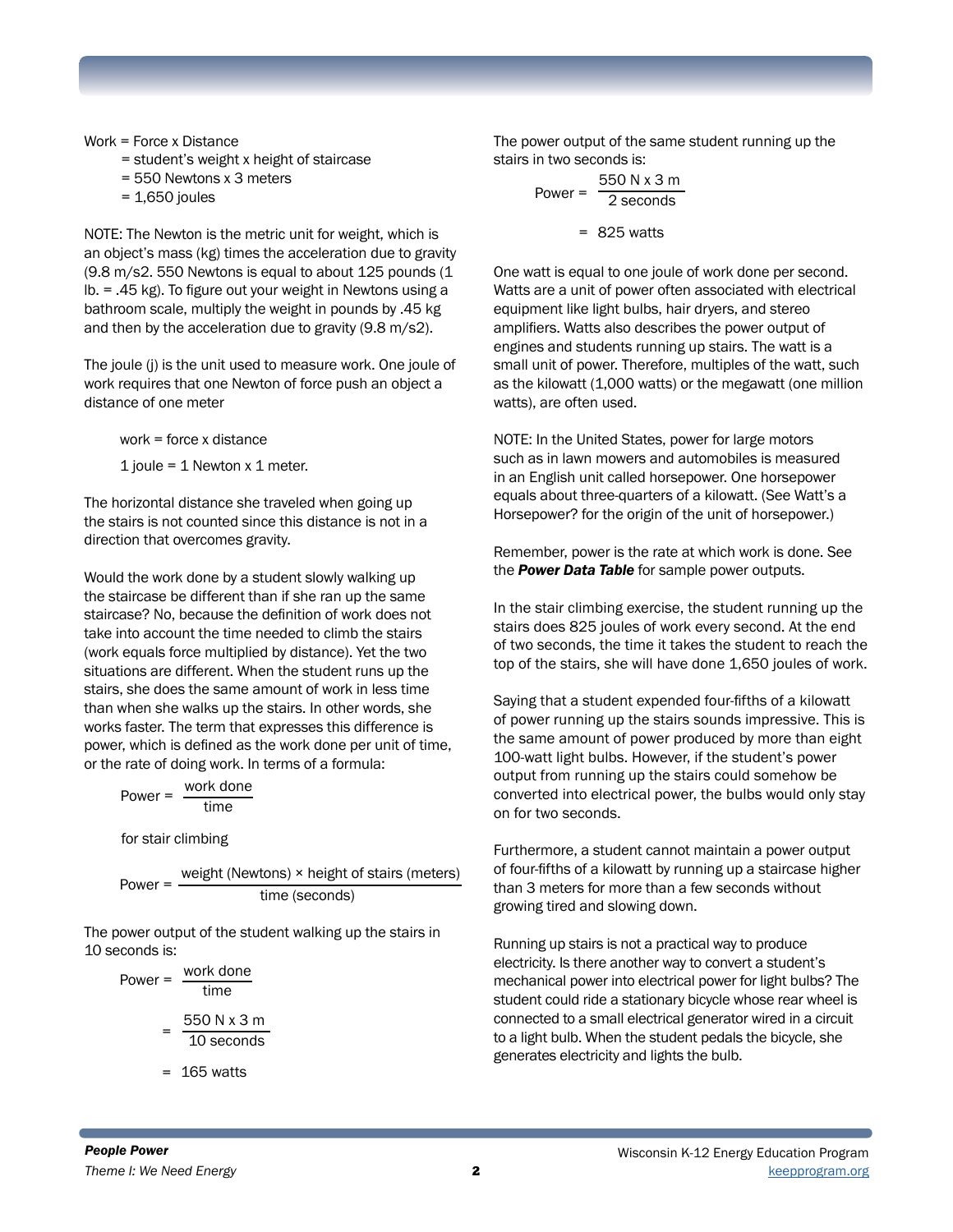In fact, generating electricity using a power plant is similar to generating electricity by riding a stationary bicycle. The boiler in a power plant converts the chemical energy in fossil fuels into the kinetic energy of steam by burning fossil fuels to boil water. This process is like a student's body converting the chemical energy from food into the mechanical energy of moving muscles. Like the rear wheel of the stationary bicycle, the turbine in a power plant is connected to an electrical generator. Heated steam pushing on the turbine blades spins the turbine, much like a student pushing on bicycle pedals spins the rear bicycle wheel. The mechanical energy of the spinning turbine or the spinning bicycle wheel is then converted into electrical energy by the generator. The electricity produced by the power plant generator travels through transmission lines to the lights in our homes. Similarly, the electricity produced by the generator connected to the bicycle wheel travels through the wires of a circuit to light a light bulb.

Finally, what about the teacher mentioned earlier who put a lot of work into his lesson plan? Does his brain's actual power output increase with extra mental effort? Studies that have measured the brain's power output showed that the difference between thinking hard and not doing so was about four watts—little more than the power output of a small candle burning to the end.

### Procedure

#### **Orientation**

Ask students if a person does more work walking up a flight of stairs or running up the same flight of stairs.

#### **Steps**

- 1. Have students find a staircase, measure its height, and time how long it takes to walk up and run up the staircase. Students may try one of the following four approaches. NOTE: These approaches should be considered with respect to students who may be selfconscious about their weight or physical abilities.
	- •Have students locate, measure, and climb a flight of stairs on their own time and bring their results to class.
	- •Have one or two students walk up and run up the stairs while the rest of the class waits.
	- •Provide students with a set amount of time with which to find a staircase in the school and conduct the measurements.
	- •Walk up and run up a staircase yourself and provide students with the data.

NOTE: The reason students are climbing stairs to measure the work they do is because their weight, which is equal to the force they need to overcome gravity, can easily be measured. Measuring the force they exert with their feet while walking across a floor is much more difficult (see **Background**).

- 2. Hand out and have students complete Parts I, II, and III of the activity sheet, *Calculating Work and Power by Climbing Stairs*.
- **3.** Discuss how students felt after climbing the stairs slowly compared to climbing them rapidly. If they did the same amount of work, why did they feel differently? They should note that the amount of time they used to climb the stairs was different. Explain to students that because it took less time to do work when running up the stairs, they expended more power.
- 4. Have students complete Part IV of the activity sheet. Discuss the different units of measurement for power. Relate them to different units of measuring length, such as meters and yards. Of the three units used to measure power, which have they heard of before?
- 5. Show students a 100-watt bulb. What do they think "100-watts" listed on the top of the bulb means? Explain that it refers to the power output of the bulb. A light bulb with a power output of 100 watts converts 100 joules of electrical energy into light and heat energy every second.
- 6. Ask where the energy to light the bulb comes from. Students may mention putting the bulb into a socket, flipping a switch, providing it with electricity, etc. Challenge students to explain how we get electricity. Briefly explain that one way to get electricity is to generate it in a power plant using fossil fuels (see Background).
- **7.** Ask students if the power they expended by climbing the stairs could somehow be converted into electrical power. If so, could they produce enough electricity to light a light bulb?
- 8. Have students complete Part V of the activity sheet to determine how their power output from climbing the stairs relates to the power output of a 100-watt light bulb.
- 9. Ask students if it is possible to convert the power produced by a person into electrical power. Describe how this conversion can be done with a person riding a stationary bicycle with its rear wheel connected to an electrical generator. (A Pedal Power bicycle can be checked out from KEEP on [keepprogram.org](http://keepprogram.org) > Curriculum & Resources > Hands-on Resources.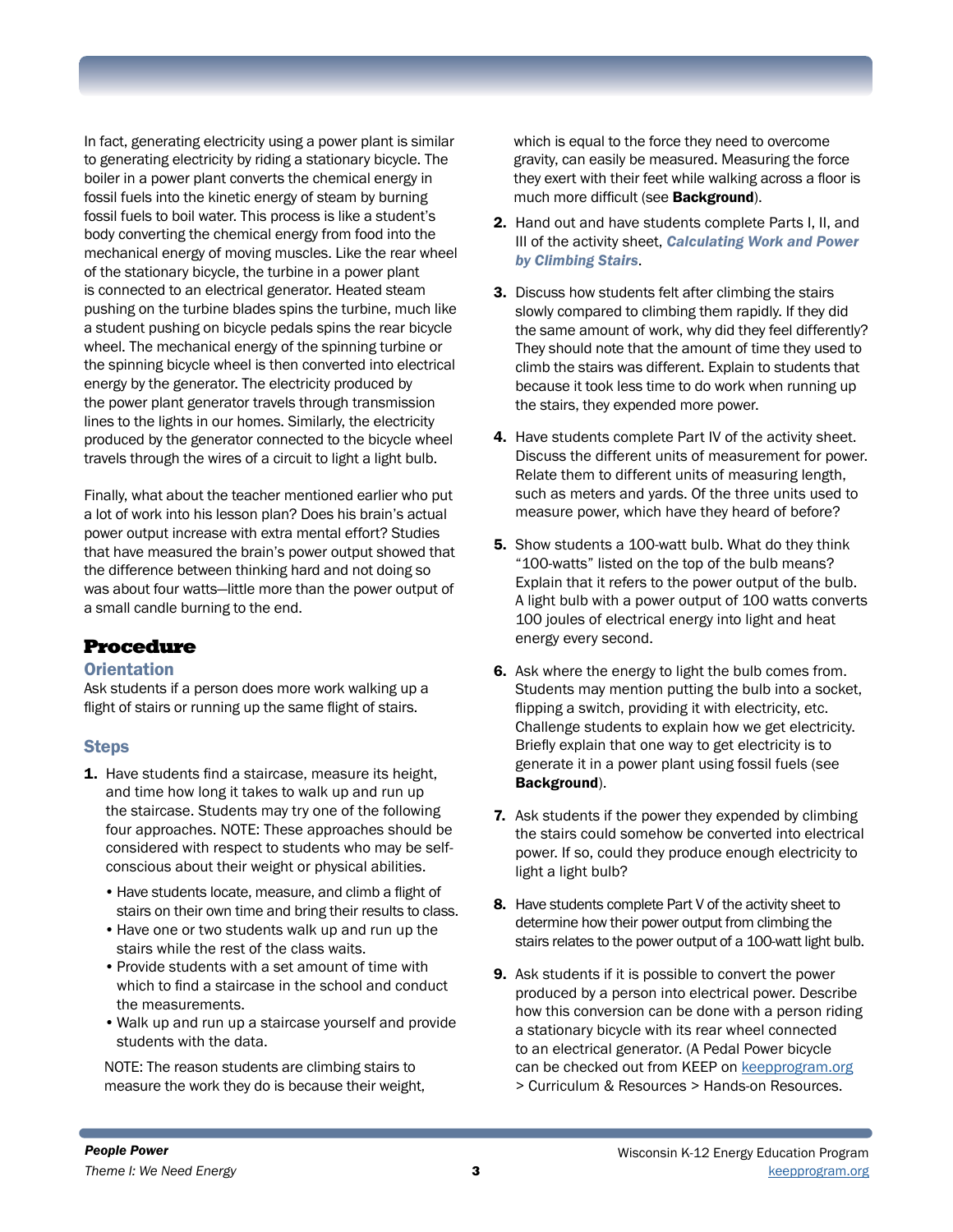You may also compare generating electricity using a bicycle with the way a power plant generates electricity (see Background).

#### **Closure**

Have students summarize their stair-climbing activity using the words work and power. Discuss what happened to the energy they used to climb the stairs.

### Assessment

#### Formative

- Are students' activity sheets completed thoroughly and accurately?
- Are students able to explain the difference between work and power?
- Are students able to convert from one unit of power to another?
- Can students relate the power output of climbing stairs to other examples like engines and light bulbs?

#### Summative

- Have students give other personal examples that illustrate the difference between work and power.
- Have students calculate how much time it would take a person to climb stairs, if they know the height of the stairs, the weight of the person, and the amount of power produced. Example: The power

output of a 240-pound (109 kg) football player running up a 25-foot (7.6 meters) high set of stairs in a stadium is equal to 1.5 horsepower (1,119 watts). How long did it take him to run up the stairs? (Answer: 7.2 seconds)

### Extensions

Have the class do this activity using metric units for height, weight, work, and power. The class could also convert the units of energy used in this activity to other units such as Btus and calories.

Discuss the origin of the horsepower unit by having students read *Watt's a Horsepower?* After reading this, have students define a unit of their own such as the "studentpower," "humanpower," or "childpower," and then convert the horsepower figures from their *Calculating Work and Power by Climbing Stairs* activity sheets into the unit they have defined.

Challenge students to come up with ways to convert the mechanical energy of a person to other forms of energy.

### Related KEEP Activities

Have students explore where they get their energy to conduct this activity through "Roasted Vittles." Additional information about generating electricity is found in "Diminishing Returns."

| <b>Power Conversion Chart</b> |             |                  |                  |                    |                                    |
|-------------------------------|-------------|------------------|------------------|--------------------|------------------------------------|
|                               | watt<br>(W) | kilowatt<br>(kW) | megawatt<br>(MW) | horsepower<br>(hp) | foot-pounds/second<br>(ft-Ibs/sec) |
| 1 watt $=$                    | 1           | 0.001 kW         | 0.000001 MW      | 0.00134 hp         | 0.738 ft-lbs/sec                   |
| 1 kilowatt $=$                | 1.000 W     | 1                | 0.001 MW         | $1.34$ hp          | 738 ft-lbs/sec                     |
| 1 megawatt $=$                | 1,000,000 W | 1,000 kW         | 1                | 1,340 hp           | 738,000 ft-lbs/sec                 |
| 1 horsepower $=$              | 746 W       | 0.746 kW         | 0.000746 MW      | 1                  | 550 ft-lbs/sec                     |
| $1$ foot-pound/second =       | 1.36 W      | 0.00136 kW       | 0.00000136 MW    | 0.00182 hp         |                                    |

#### © 2020 Wisconsin Center for Environmental Education

The Wisconsin K-12 Energy Education Program is supported through funding from



Wisconsin K-12 Energy Education Program (KEEP) **College of Natural Resources University of Wisconsin-Stevens Point** 









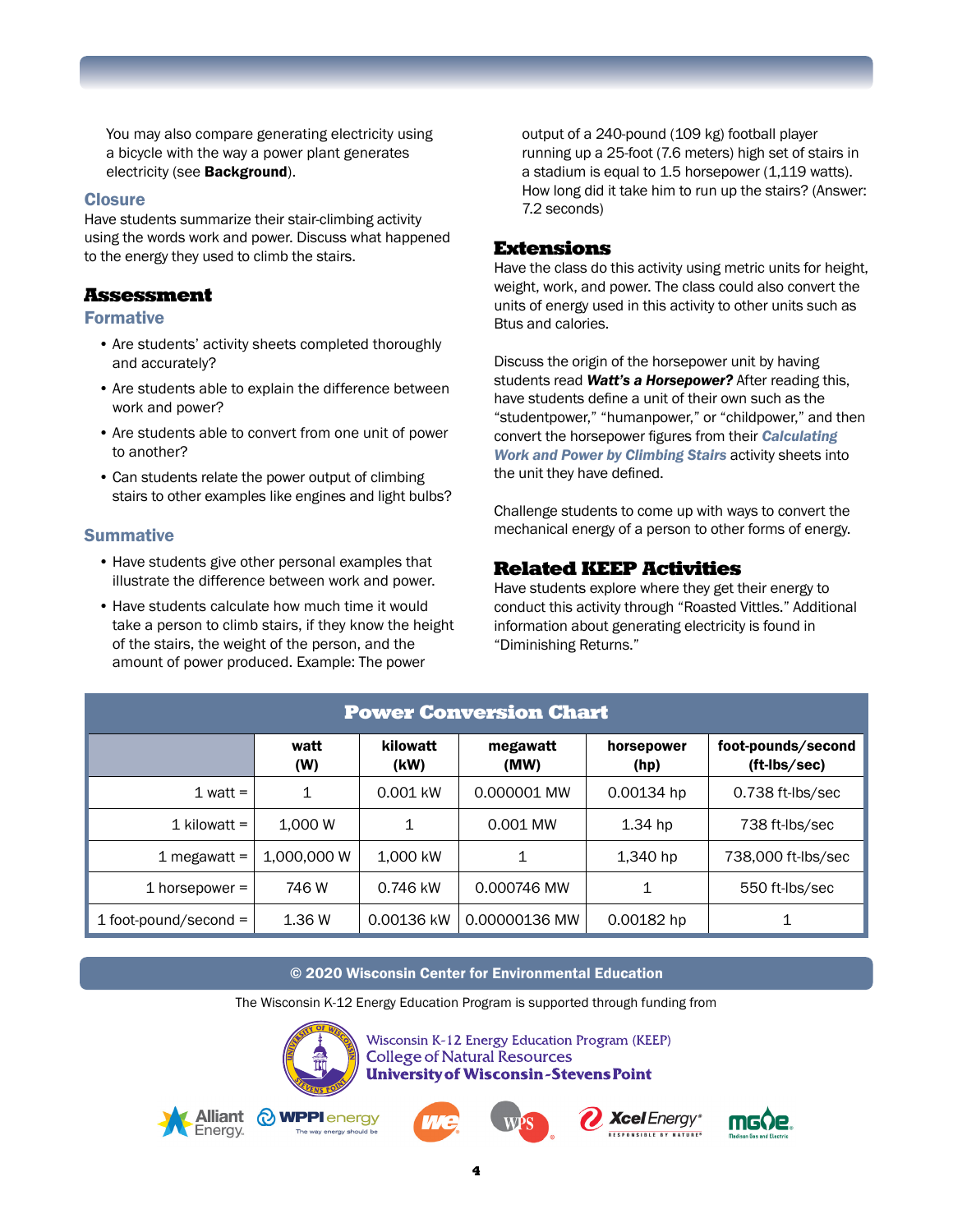## Watt's a Horsepower?

The origin of the term horsepower seems obvious: it is the power output of a horse doing work of some kind. But what exactly does this mean? How did the power of a horse come to be defined as precisely 550 foot-pounds per second?

When steam engines first appeared in England at the turn of the eighteenth century, they were used to pump water from mines, a task that horse-driven pumps had previously done. Soon, steam engines were rated in terms of the number of horses they could replace, or their "horsepower." For example, a steam engine might be rated at four horsepower, meaning that it could replace four horses. Rating steam engines this way gave people a general idea of a steam engine's power, but it was not a precise definition. How much power could horses actually produce? Were they big horses or small ones? What if the horses got tired after a while?

Attempting to answer these questions, a number of steam engine inventors and developers defined horsepower on their own. Some of these definitions even had specific values. For a time, however, no one could agree on a single definition for this unit, so few people took the horsepower rating of steam engines seriously.

By the late eighteenth century, James Watt (1736–1819) had made major improvements to the steam engine (he did not invent it). Because of his work, steam engines became more efficient and economical to use. Watt eventually became a successful businessman and by 1800, he and his partners had produced over 500 steam engines and his improvements were readily adapted by other manufacturers.

Watt understood that having different definitions of horsepower was confusing. How could customers compare steam engines made by different manufacturers, if different horsepower definitions were used? To end the confusion, Watt sought a definition of horsepower that everyone could agree with. He made a series of measurements to see how much weight an average horse could lift steadily. From this, Watt arrived at a figure of 550 foot‑pounds per second. This value was eventually adopted and is now the accepted definition of one horsepower.

However, there is nothing special about this particular definition. A horsepower could easily have been defined as 500 foot-pounds per second. What must be remembered is that definitions of units are often chosen for convenience and are not necessarily related to the laws of science. People agree to use certain units because the definitions are sensible and because those who define the units are often in a position of influence in society. In the case of Watt, the success of

his steam engines and his prominence as a scientist and businessman played as much a role in the adoption of his horsepower definition as did his measurements of a horse's ability to lift weights.

Not only did Watt define horsepower, his fame eventually led the scientific community to name a metric unit of power after him. Today, one watt is defined as one joule of energy per second, and one horsepower equals 746 watts.

### Steam Engine

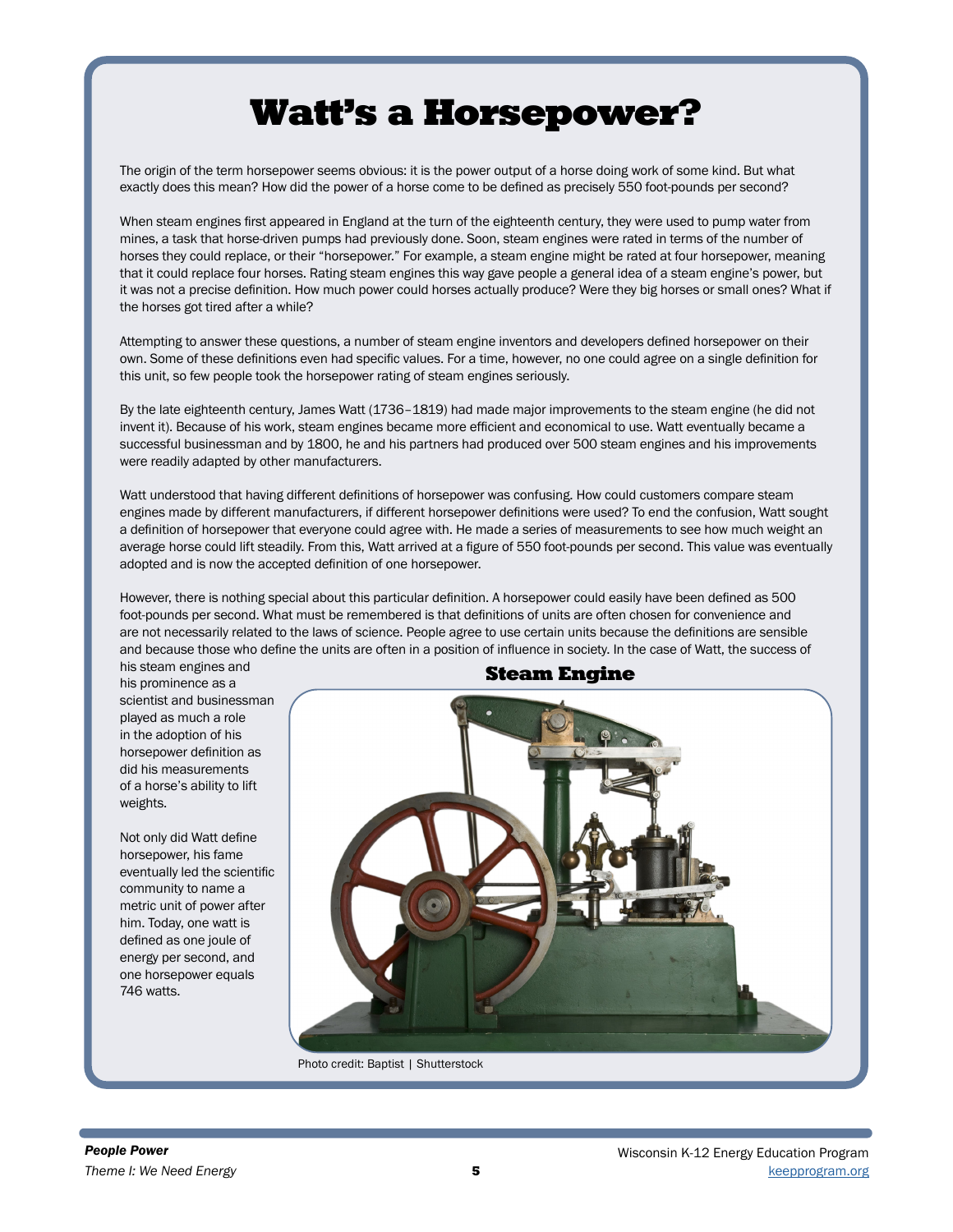## Power Data Table

|                                                                                                                          | <b>Horsepower</b>                               | <b>Watts</b>                    |
|--------------------------------------------------------------------------------------------------------------------------|-------------------------------------------------|---------------------------------|
| A hummingbird in flight                                                                                                  | 0.00094                                         | 0.7                             |
| A small candle burning to the end                                                                                        | 0.004                                           | 3                               |
| <b>Typical light bulbs used by homeowners</b><br>Incandescent<br>Compact Fluorescent (CFL)<br>Light Emitting Diode (LED) | 0.034 to 0.402<br>0.05 to 0.4<br>0.012 to 0.044 | 25 to 300<br>9 to 33<br>4 to 15 |
| A gasoline-powered lawn mower                                                                                            | $0.25$ to 2                                     | 187 to 1,500                    |
| An adult human running a 100-meter<br>dash in 10 seconds                                                                 | 1.74                                            | 1,300                           |
| A hair dryer                                                                                                             | 1.34 to 2                                       | 900 to 1,500                    |
| A horse<br>Average (doing field work)<br>Maximum (pulling a weight equal to<br>35 percent of horse's body weight)        | 0.94<br>3                                       | 700<br>2,240 (2.24 kW)          |
| Watt's steam engines<br>Typical range<br>Largest engines                                                                 | 10.7 to 21.4<br>134                             | 8 to 16 kW<br>100 kW            |
| <b>Automobiles</b><br>Typical 2017 models<br>2017 Smart Fortwo Prime<br>2017 Honda Accord                                | 66 to 640<br>89<br>185                          | 49 to 477 kW<br>66 kW<br>138 kW |
| The Columbia Power Plant in Portage, WI                                                                                  | 3.5 million                                     | 1,000 MW                        |
| A moon rocket during launch<br>(Apollo 11 on a Saturn C 5 rocket)                                                        | 3.5 million                                     | 2,600 MW                        |
| The sun                                                                                                                  | 5.1 x 1023                                      | $3.8 \times 10^{26}$            |

Adapted from "Table A2: Power Levels of Ephemeral Phenomena," p. 320 in Smil, Vaclav. General Energetics: Energy in the Biosphere and Civilization. New York: John Wiley and Sons, 1991. Used with permission. All rights reserved.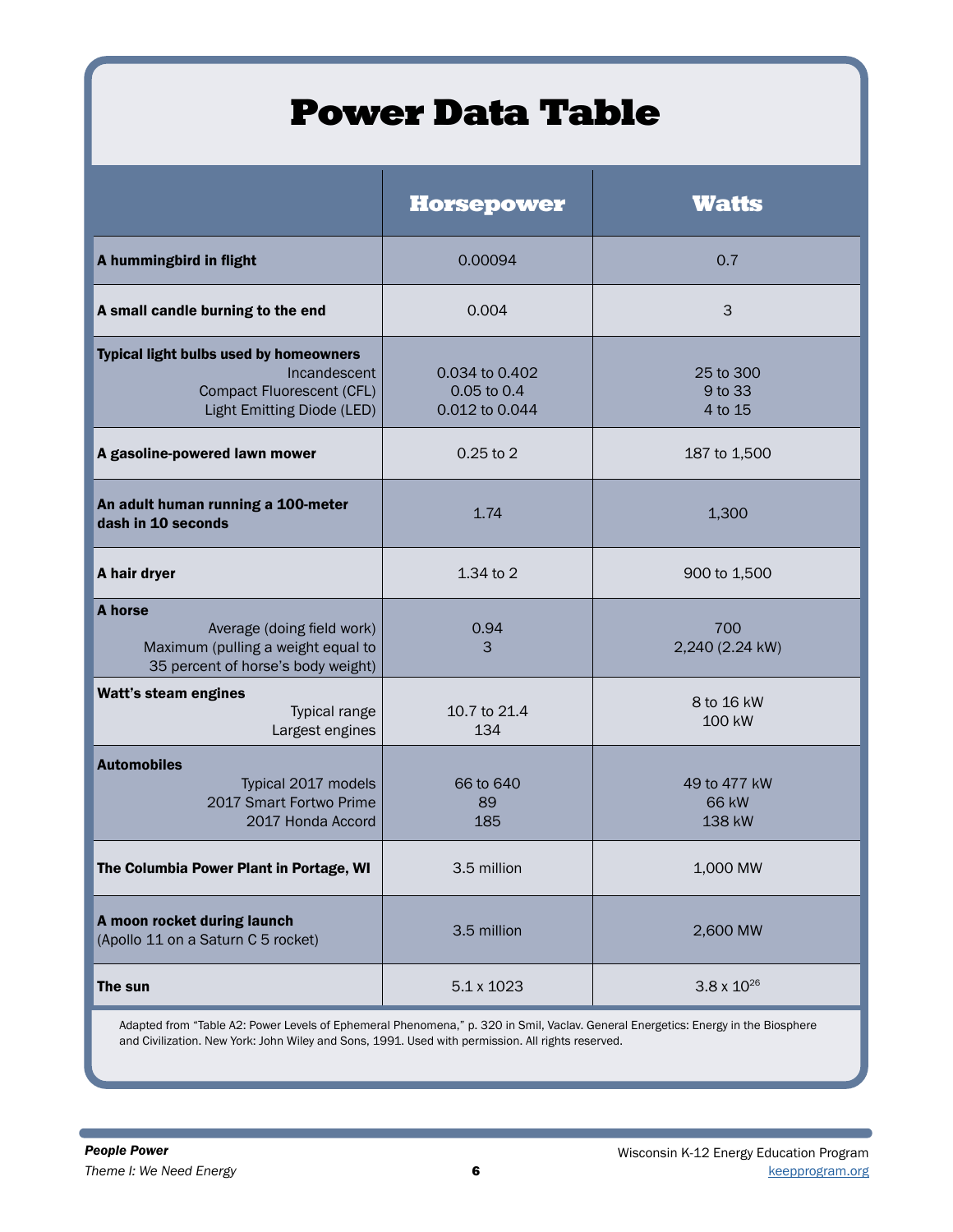### Calculating Work and Power by Climbing Stairs

### Introduction

In this activity, you will find out if a person does more work walking up a flight of stairs or running up the same flight of stairs by having you or someone else actually try this. You will also learn what scientists mean by the words work and power.

### Part I

- 1. Find a staircase that is not used by a lot of people. Using a ruler, record the height of one step in centimeters in *Table 1*.
- 2. Count the number of steps that you or your classmate will be climbing and record your answer in *Table 1*.
- 3. Calculate the total height of the staircase in centimeters.
- 4. Calculate the total height of the staircase in meters.

| <b>Table 1</b>                                                                      |  |  |
|-------------------------------------------------------------------------------------|--|--|
| 1. Height of one step (cm)                                                          |  |  |
| 2. Number of steps climbed                                                          |  |  |
| 3. Total height of staircase (cm)<br>= height of one step X number of steps climbed |  |  |
| 4. Total height of staircase (m)<br>$=$ total height of staircase (cm) / 100        |  |  |

### Part II

5. Next, decide who will be climbing the stairs and who will be recording the time of the stair climber. Write the name and the weight of the stair climber in the blank spaces below. If the stair climber does not know their weight, either use a scale and measure it, estimate the stair climber's weight, or use a standard weight of 100 pounds.

| Name of stair climber            |  |
|----------------------------------|--|
| Weight of stair climber (pounds) |  |
|                                  |  |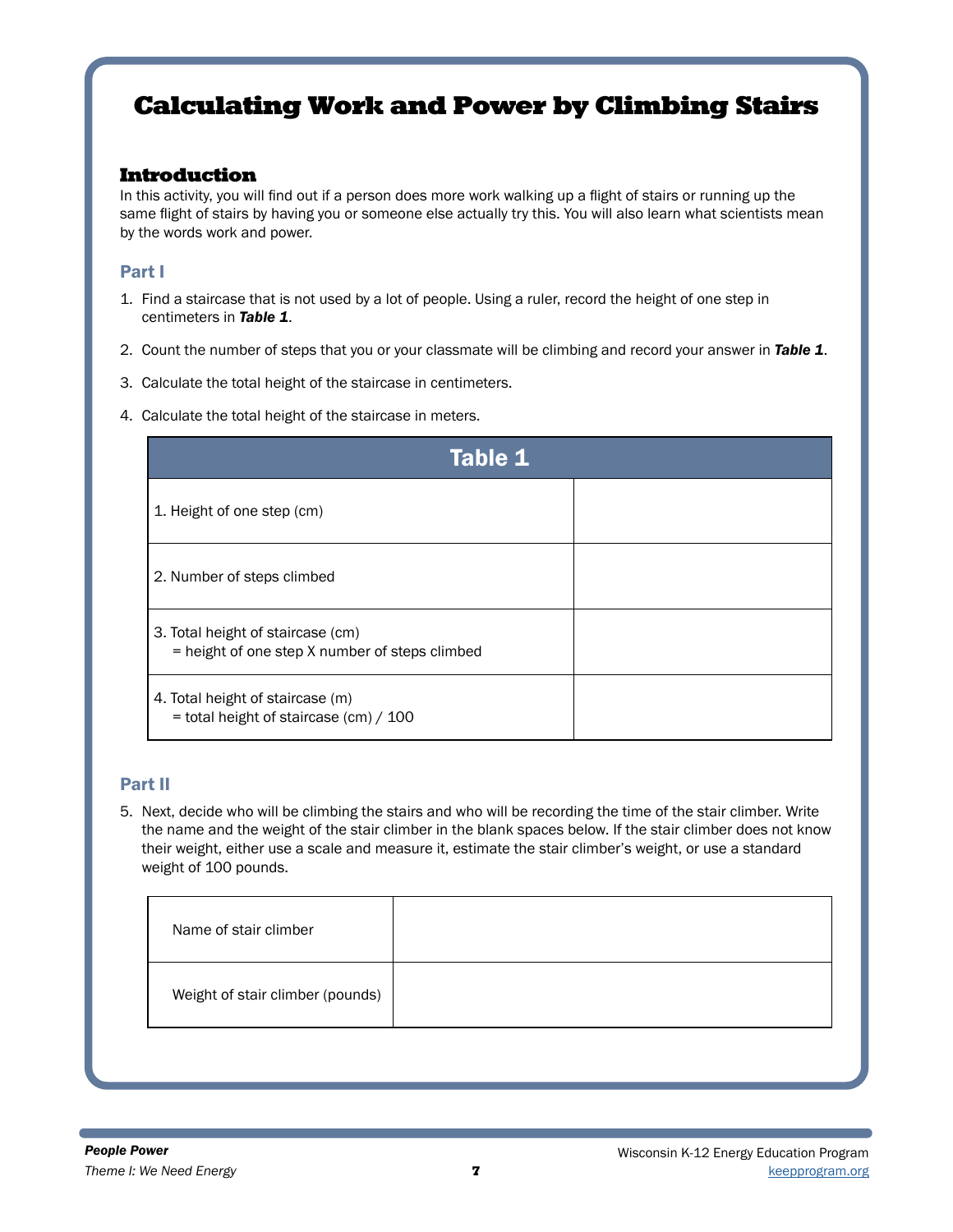### Calculating Work and Power by Climbing Stairs

6. To figure out weight in Newtons, multiply pounds by 0.45 kg and then by the acceleration due to gravity which is 9.8 meters/sec2.

\_\_\_\_\_\_\_\_\_\_\_\_\_\_\_\_ (lb) x .45 kg x 9.8 m/s2 = \_\_\_\_\_\_\_\_\_\_\_\_\_\_\_\_ Newtons

- 7. Have the stair climber climb the stairs slowly and steadily. Record the time it takes in seconds in *Table 2* under the column labeled "Slowly." You may want to practice this a few times to get an accurate time.
- 8. Now have the same stair climber climb the stairs rapidly. This does not mean that the stair climber has to risk getting hurt by climbing the stairs as fast as possible. Record the time it takes in seconds in *Table 2* under the column labeled "Rapidly." You may want to practice this a few times to get an accurate time.

NOTE: It is important that the same stair climber climb the stairs slowly and rapidly because the same weight must be used to compare the work done while climbing the stairs for both cases.

| Table 2                |               |                |  |
|------------------------|---------------|----------------|--|
| <b>Climbing Stairs</b> | <b>Slowly</b> | <b>Rapidly</b> |  |
| Time Required          |               |                |  |

### Part III

9. Calculate the work done by the stair climber in climbing the stairs slowly and rapidly using units of Joules. Record your answers in *Table 3* below.

**Formula:** Work done (joules) = weight of stair climber (Newtons) x height of staircase (m)

| Table 3                |               |                |  |
|------------------------|---------------|----------------|--|
| <b>Climbing Stairs</b> | <b>Slowly</b> | <b>Rapidly</b> |  |
| Work done (joules)     |               |                |  |

10. Was the work done by climbing the stairs slowly the same as or different from climbing the stairs rapidly? Does your answer surprise you? Record your responses in the blank space below.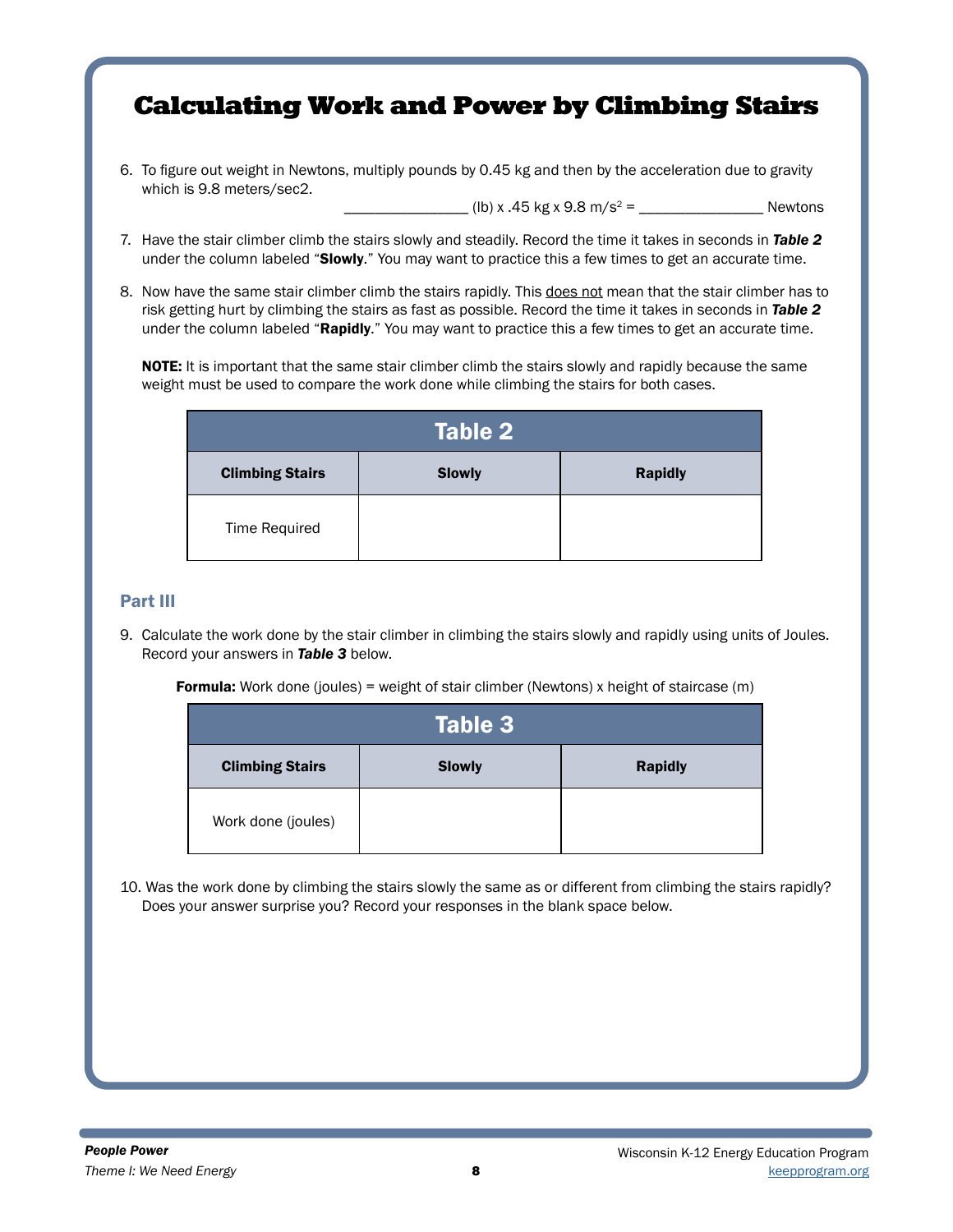### Calculating Work and Power by Climbing Stairs

### Part IV

11. Calculate the power output of climbing the stairs slowly and rapidly in watts. Record your answers in **Table 4** below. The formula for calculating the power output in watts is:

work done climbing stairs (joules)

Formula: Time required to climb stairs (seconds)

| Table 4'               |               |                |  |  |
|------------------------|---------------|----------------|--|--|
| <b>Climbing Stairs</b> | <b>Slowly</b> | <b>Rapidly</b> |  |  |
| Power output (watts)   |               |                |  |  |

### Part V

12. Suppose the power output of a person climbing stairs could somehow be directly converted into electrical power. How many 100-watt light bulbs could a person light by climbing the stairs slowly and rapidly? Record your answers in *Table 5* below. The formula for calculating the number of 100-watt light bulbs a student could light is:

**Formula:** power output of student (watts)

100 watts per bulb

| Table $\mathbf{5}^{\scriptscriptstyle \dagger}$                              |               |                |  |
|------------------------------------------------------------------------------|---------------|----------------|--|
| <b>Climbing Stairs</b>                                                       | <b>Slowly</b> | <b>Rapidly</b> |  |
| Number of 100 watt light<br>bulbs a person could<br>light by climbing stairs |               |                |  |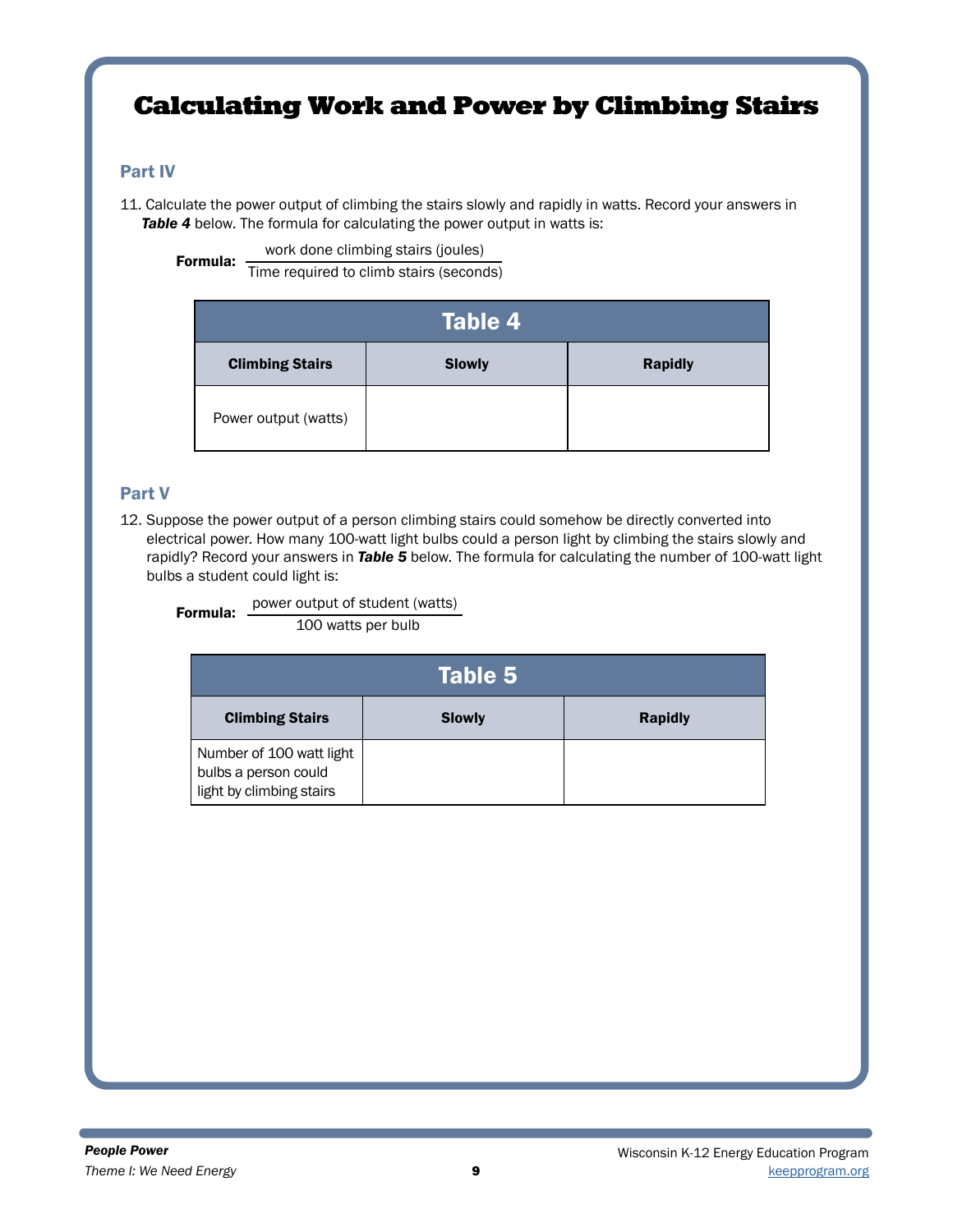### Answer Key Calculating Work and Power by Climbing Stairs

### Introduction

In this activity, you will find out if a person does more work walking up a flight of stairs or running up the same flight of stairs by having you or someone else actually try this. You will also learn what scientists mean by the words work and power.

### Part I

- 1. Find a staircase that is not used by a lot of people. Using a ruler, record the height of one step in centimeters in *Table 1*.
- 2. Count the number of steps that you or your classmate will be climbing and record your answer in *Table 1*.
- 3. Calculate the total height of the staircase in centimeters.
- 4. Calculate the total height of the staircase in meters.

| Table 1                                                                             |                                                             |  |
|-------------------------------------------------------------------------------------|-------------------------------------------------------------|--|
| 1. Height of one step (cm)                                                          | <b>18 cm</b>                                                |  |
| 2. Number of steps climbed                                                          | 17 steps                                                    |  |
| 3. Total height of staircase (cm)<br>= height of one step X number of steps climbed | 18 cm per step $x$ 17 steps = 306 cm                        |  |
| 4. Total height of staircase (m)<br>= total height of staircase (cm) / 100          | 306 cm $/$ 100 = 3.06 meters<br>= 3 meters (rounded answer) |  |

### Part II

5. Next, decide who will be climbing the stairs and who will be recording the time of the stair climber. Write the name and the weight of the stair climber in the blank spaces below. If the stair climber does not know their weight, either use a scale and measure it, estimate the stair climber's weight, or use a standard weight of 100 pounds.

| Name of stair climber            | <b>Jane Smith</b> |
|----------------------------------|-------------------|
| Weight of stair climber (pounds) | 125 pounds        |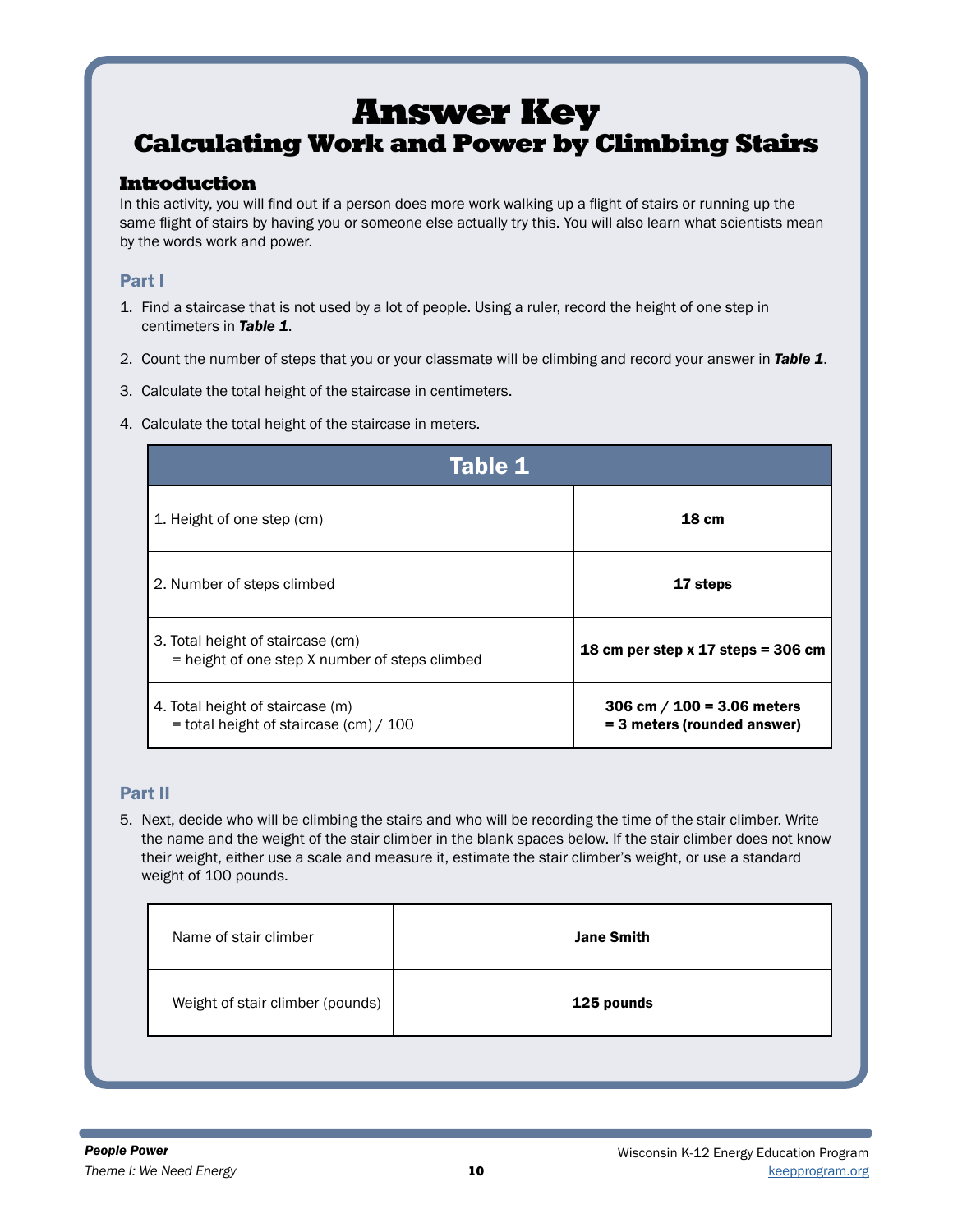### Answer Key Calculating Work and Power by Climbing Stairs

6. To figure out weight in Newtons, multiply pounds by 0.45 kg and then by the acceleration due to gravity which is 9.8 meters/sec2. \_\_\_\_\_\_\_\_\_\_\_\_\_\_\_\_ (lb) x .45 kg x 9.8 m/s2 = \_\_\_\_\_\_\_\_\_\_\_\_\_\_\_\_ Newtons 125 550

7. Have the stair climber climb the stairs slowly and steadily. Record the time it takes in seconds in *Table 2* under the column labeled "Slowly." You may want to practice this a few times to get an accurate time.

8. Now have the same stair climber climb the stairs rapidly. This does not mean that the stair climber has to risk getting hurt by climbing the stairs as fast as possible. Record the time it takes in seconds in *Table 2* under the column labeled "Rapidly." You may want to practice this a few times to get an accurate time.

NOTE: It is important that the same stair climber climb the stairs slowly and rapidly because the same weight must be used to compare the work done while climbing the stairs for both cases.

| Table 2                |               |                |  |
|------------------------|---------------|----------------|--|
| <b>Climbing Stairs</b> | <b>Slowly</b> | <b>Rapidly</b> |  |
| Time Required          | 10 seconds    | 2 seconds      |  |

### Part III

9. Calculate the work done by the stair climber in climbing the stairs slowly and rapidly using units of Joules. Record your answers in *Table 3* below.

Formula: Work done (joules) = weight of stair climber (Newtons) x height of staircase (m)

| Table 3'               |                                            |                                            |  |
|------------------------|--------------------------------------------|--------------------------------------------|--|
| <b>Climbing Stairs</b> | <b>Slowly</b>                              | <b>Rapidly</b>                             |  |
| Work done (joules)     | 550 Newtons $x$ 3 meters =<br>1,650 joules | 550 Newtons $x$ 3 meters =<br>1,650 joules |  |

10. Was the work done by climbing the stairs slowly the same as or different from climbing the stairs rapidly? Does your answer surprise you? Record your responses in the blank space below.

*The same work was done when climbing the stairs slowly compared to climbing the stairs rapidly (= 1,650 Joules). This may seem surprising at first. However the formula for calculating the work done does not include the time it takes to climb the stairs – it only includes the weight of the student and the height of the stairs.*